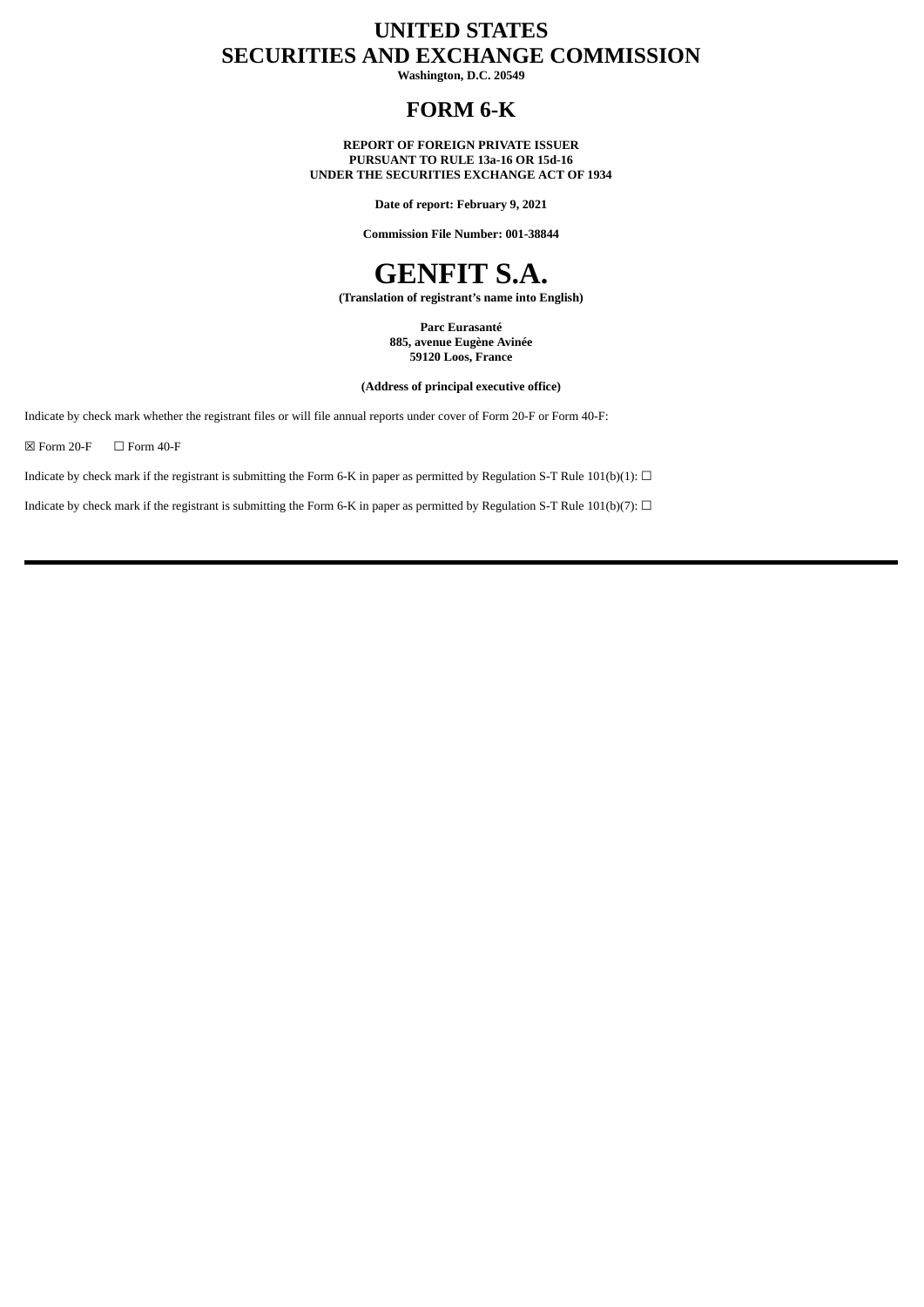**Exhibit Description**

[99.1](#page-3-0) Press Release dated [February](#page-3-0) 9, 2021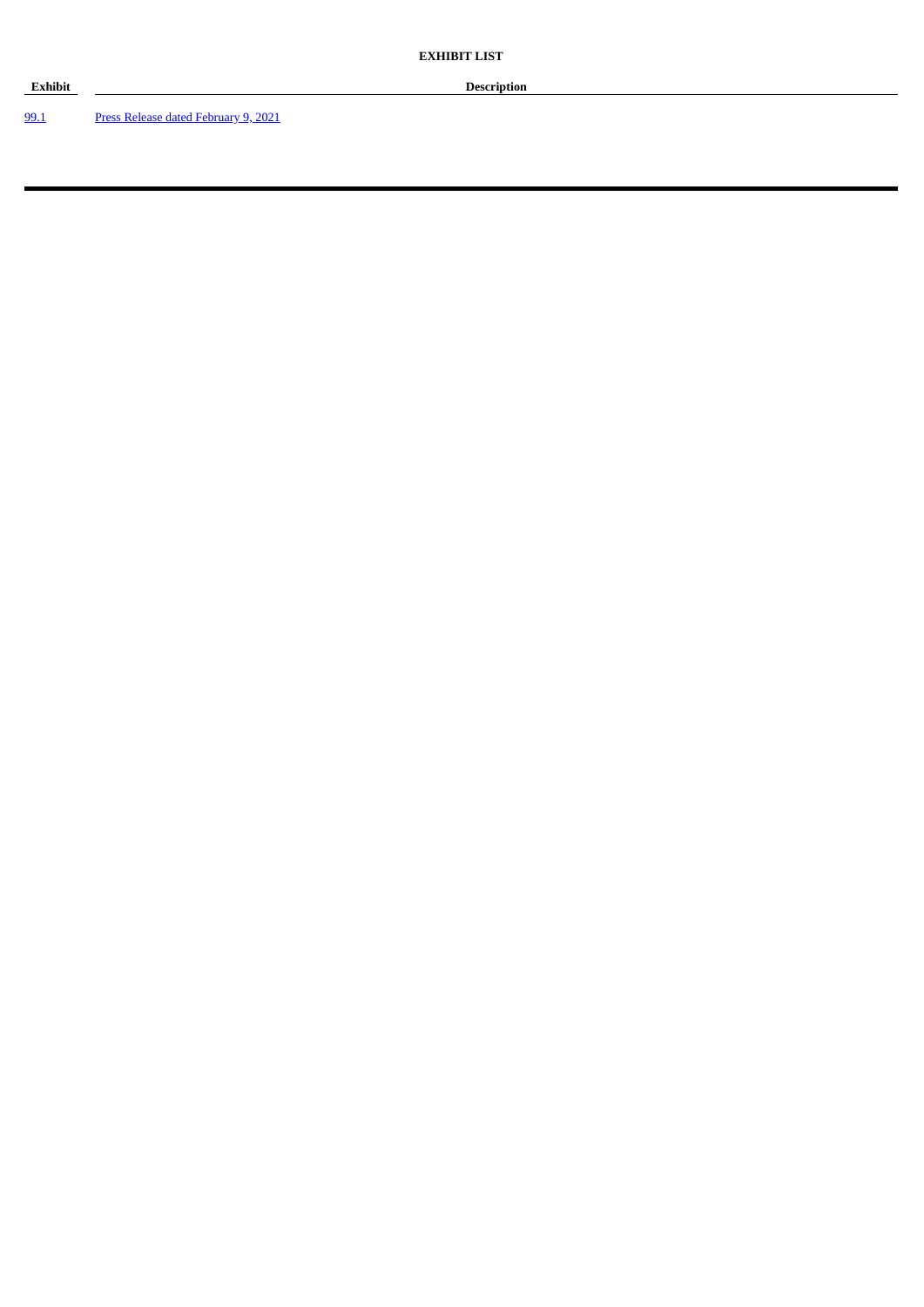### **SIGNATURES**

Pursuant to the requirements of the Securities Exchange Act of 1934, the registrant has duly caused this report to be signed on its behalf by the undersigned, thereunto duly authorized.

## **GENFIT S.A.**

Date: February 9, 2021 By: /s/ Pascal PRIGENT

Name: Pascal PRIGENT Title: Chief Executive Officer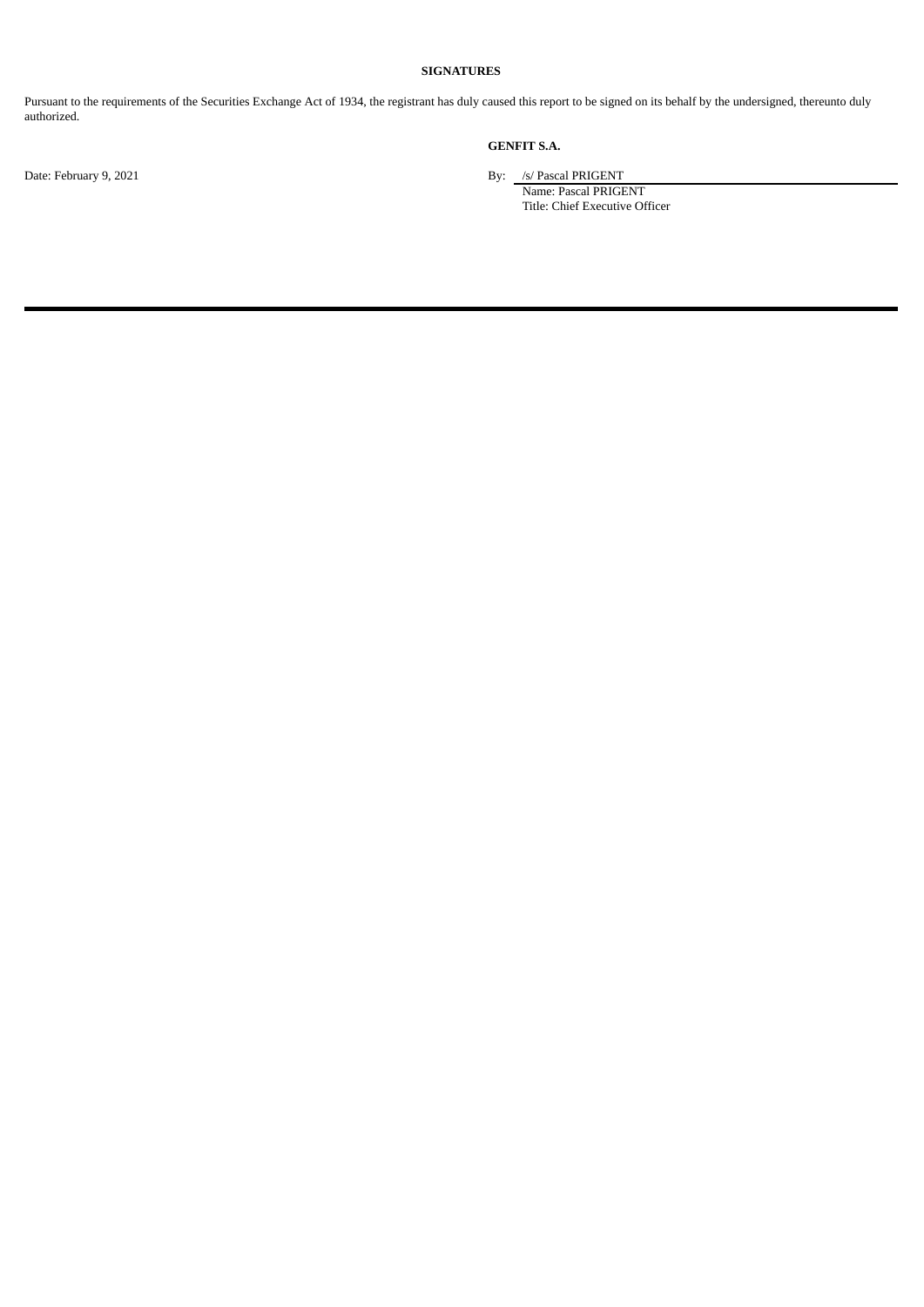**Exhibit 99.1**

<span id="page-3-0"></span>

### **GENFIT Announces Publication of Positive Results from the Phase 2 Clinical Trial Evaluating Elafibranor in Patients with PBC in the** *Journal of Hepatology*

Lille, France; Cambridge, MA; February 09, 2021 - GENFIT (Nasdaq and Euronext: GNFT), a late- stage biopharmaceutical company dedicated to improving the lives of patients with metabolic and liver diseases**,** today announced that the positive results from the Phase 2 clinical trial evaluating elafibranor in patients with Primary Biliary Cholangitis (PBC) with incomplete response to ursodeoxycholic acid (UDCA) have been published in the Journal of Hepatology.

Dr. Carol Addy, CMO at GENFIT, commented: "These data support the potential for elafibranor as novel treatment in PBC and confirm the rationale of evaluating our compound in this disease in a pivotal Phase 3 trial. PBC remains a disease with significant unmet medical needs, mostly because a substantial number of patients have insufficient response or cannot benefit from existing therapies. This publication reminds us that research can aive patients and healthcare professionals hope for new therapeutic options. We seek to replicate the Phase 2 efficacy and safety results in ELATIVE™, our Phase 3 clinical trial in PBC, in the hope that we may improve the *prospect of new treatment for patients."*

These data show a clinically relevant improvement on the primary and composite biochemical endpoints, a positive trend on pruritus improvement, while maintaining a favorable tolerability profile, all of which are supportive of the conduct of ELATIVE™, a longer term, larger scale pivotal Phase 3 study to evaluate elafibranor in patients with PBC.

Dr. Jörn Schattenberg, Director Metabolic Liver Research Program, University Medical Center, Mainz, Germany added: "These promising findings along with existing safety data derived from past clinical trials suggest elafibranor is a promising development candidate as a potential novel treatment for patients with PBC. Regulatory authorities know the disease well and there remains an important unmet need to be addressed as many patients at present remain without a long-term therapeutic *option."*

Based upon the Phase 2 data, elafibranor was granted Breakthrough Therapy designation by the Food and Drug Administration (FDA), as well as Orphan Drug designation by the FDA and the European Medicines Agency (EMA). In September 2020, GENFIT initiated enrollment of patients in ELATIVE™, a global pivotal Phase 3 clinical trial to evaluate the efficacy and safety of elafibranor in patients with PBC and an inadequate response to UDCA. The randomized study (2:1, elafibranor: placebo) will evaluate approximately 150 patients following 52 weeks of treatment. Topline data are expected in Q1 2023.

GENFIT | 885 Avenue Eugène Avinée, 59120 Loos - FRANCE | +333 2016 4000 | www.genfit.com